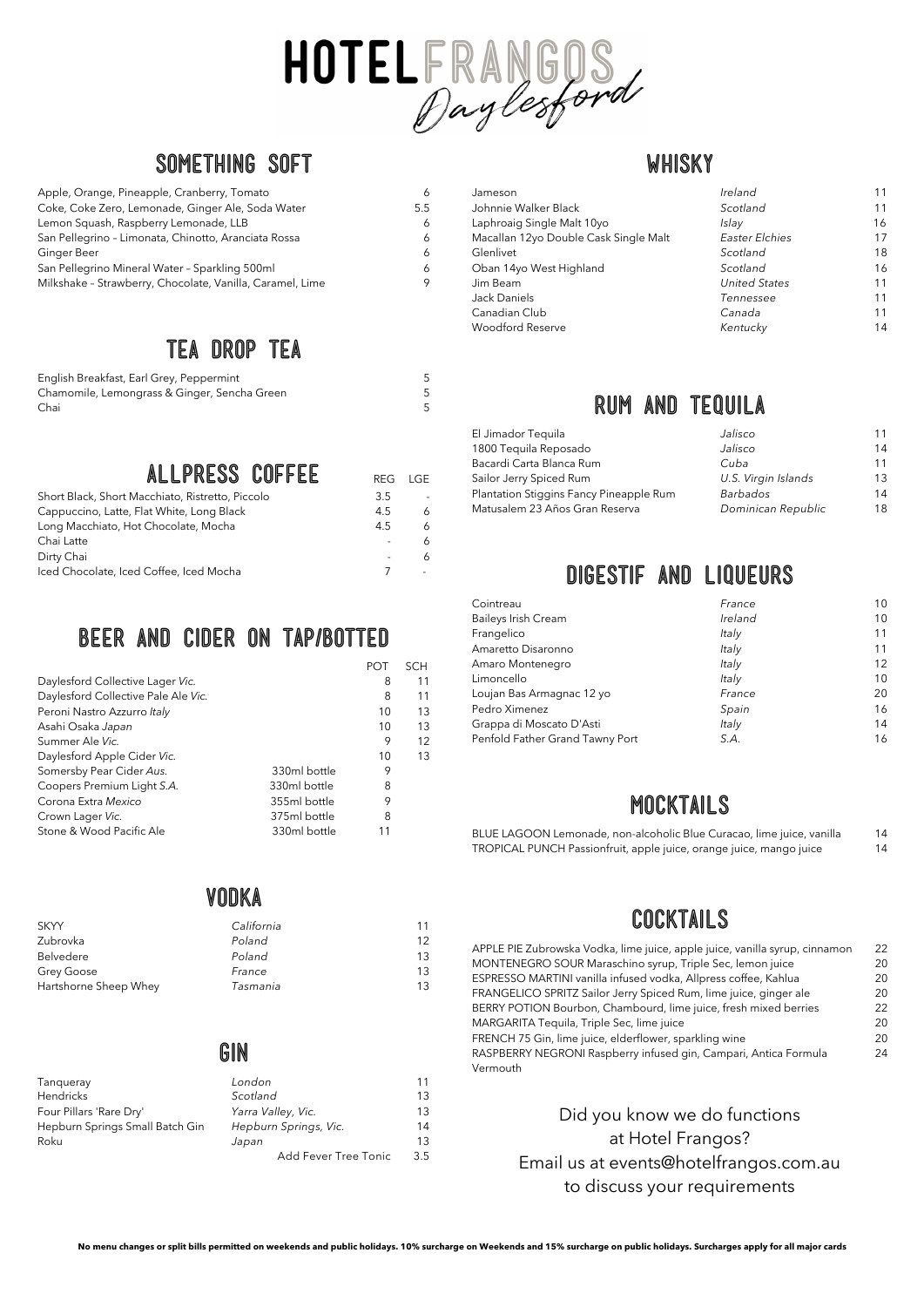**No menu changes or split bills permitted on weekends and public holidays. 10% surcharge on Weekends and 15% surcharge on public holidays. Surcharges apply for all major cards**



## **WINES BY THE GLASS**

#### SPARKLING

| <b>NV</b><br><b>NV</b> | Taylor Ferguson Brut Cuvee Premium<br>Umberto Luigi Domenico Prosecco | King Valley, Vic.<br>Trieste, Italy    | 12<br>14 |
|------------------------|-----------------------------------------------------------------------|----------------------------------------|----------|
| <b>ROSE</b>            |                                                                       |                                        |          |
|                        |                                                                       |                                        |          |
| 2019                   | Cotes de Provence Rosé                                                | Provence, France                       | 14       |
| <b>MOSCATO</b>         |                                                                       |                                        |          |
| <b>NV</b>              | Taylor Ferguson Moscato                                               | South Australia                        | 12       |
| WHITE WINE             |                                                                       |                                        |          |
| 2019                   | Daylesford Collective Pinot Grigio                                    | King Valley, Vic.                      | 12       |
| 2021                   | Moorooduc Estate Chardonnay                                           | Mornington, Vic.                       | 14       |
| 2021                   | Ministry of Clouds Riesling                                           | Clare Valley, S.A.                     | 16       |
| 2020                   | Hoddles Creek Sauvignon Blanc                                         | Yarra Valley, Vic.                     | 13       |
| RED                    | <b>WINE</b>                                                           |                                        |          |
| 2020                   | Daylesford Collective Shiraz                                          | Heathcote, Vic.                        | 12       |
| 2020                   | Chateau de Cedre Malbec                                               | Cahors, France                         | 14       |
| 2020                   | Wickhams Road Pinot Noir                                              | Yarra Valley, Vic.                     | 13       |
| 2016                   | Welshmans Reef Cabernet Sauvignon                                     | Bendigo, Vic.                          | 13       |
| WINES                  | BY<br>THE<br>BOTTLE                                                   |                                        |          |
|                        |                                                                       |                                        |          |
| SPARKLING              |                                                                       |                                        |          |
| <b>NV</b>              | Taylor Ferguson Brut Cuvee Premium                                    | King Valley, Vic.                      | 55       |
| <b>NV</b>              | Umberto Luigi Domenico Prosecco                                       | Trieste, Italy                         | 60       |
| <b>NV</b>              | Monmousseau Brut Etoile                                               | Burgundy, France                       | 65       |
| <b>NV</b>              | Bonnaire Champagne Grand Cru Blanc de Blanc                           | Champagne, France                      | 160      |
| WHITE                  | <b>WINE</b>                                                           |                                        |          |
| 2020                   | Daylesford Collective Pinot Grigio                                    | King Valley, Vic.                      | 55       |
| 2020                   | Crowded House Sauvignon Blanc                                         | Marlborough, N.Z.                      | 60       |
| 2017                   | Welshman's Reef Chardonnay                                            | Bendigo, Vic.                          | 60       |
| 2020                   | Hoddles Creek Sauvignon Blanc                                         | Yarra Valley, Vic.                     | 65       |
| 2021<br>2021           | Moorooduc Estate Chardonnay<br>Ministry of Clouds Riesling            | Mornington, Vic.<br>Clare Valley, S.A. | 70<br>80 |
| 2018                   | Beaumard Savennieres Chenin Blanc                                     | Loire Valley, France                   | 140      |
| 2020                   | Pascal Reverdy Sancerre                                               | Loire Valley, France                   | 115      |
| 2019                   | Etienne Boileau Petit Chablis Chardonnay                              | Burgundy, France                       | 85       |
| 2020                   | Pieropan Soave Classico                                               | Veneto, Italy                          | 95       |
| <b>ROSE</b>            |                                                                       |                                        |          |
| 2020                   | Max IGP Provence Rosé                                                 | Provence, France                       | 65       |
| 2021                   | Turkey Flat Rosé                                                      | Barossa Valley, S.A.                   | 70       |
| <b>MOSCATO</b>         |                                                                       |                                        |          |
| <b>NV</b>              | Taylor Ferguson Moscato                                               | South Australia                        | 50       |
| RED WINE               |                                                                       |                                        |          |
| 2020                   | Daylesford Collective Shiraz                                          | Heathcote, Vic                         | 55       |
| 2020                   | Wickhams Road Pinot Noir                                              | Yarra Valley, Vic.                     | 60       |

| 2017 | Welshmans Reef Cabernet Sauvignon  | Bendigo, Vic.          | 60  |
|------|------------------------------------|------------------------|-----|
| 2018 | <b>Black Night Shiraz</b>          | Bendigo, Vic.          | 60  |
| 2017 | Moorooduc Estate Pinot Noir        | Mornington, Vic.       | 90  |
| 2021 | Ministry of Clouds Shiraz          | McLaren Vale, SA       | 75  |
| 2018 | Cooter & Cooter Grenache           | McLaren Vale, SA       | 70  |
| 2021 | Hughes & Hughes Pinot Noir         | Tasmania               | 80  |
| 2015 | Domaine Colotte "Fixin" Pinot Noir | Burgundy, France       | 125 |
| 2019 | Mount Redon GSM Reserve            | Cotes du Rhone, France | 70  |
| 2020 | Chateau de Cedre Malbec            | Cahors, France.        | 55  |
| 2019 | Penley Estate Shiraz               | Coonawarra, S.A.       | 65  |
| 2019 | Rosso di Montalcino "Il Poggio"    | Tuscany, Italy         | 125 |
| 2018 | Borgogno Freisa Langhe DOC         | Piedmont, Italy        | 110 |
| 2016 | Chianti Riserva Montespertoli DOCG | Tuscany, Italy         | 85  |
|      |                                    |                        |     |